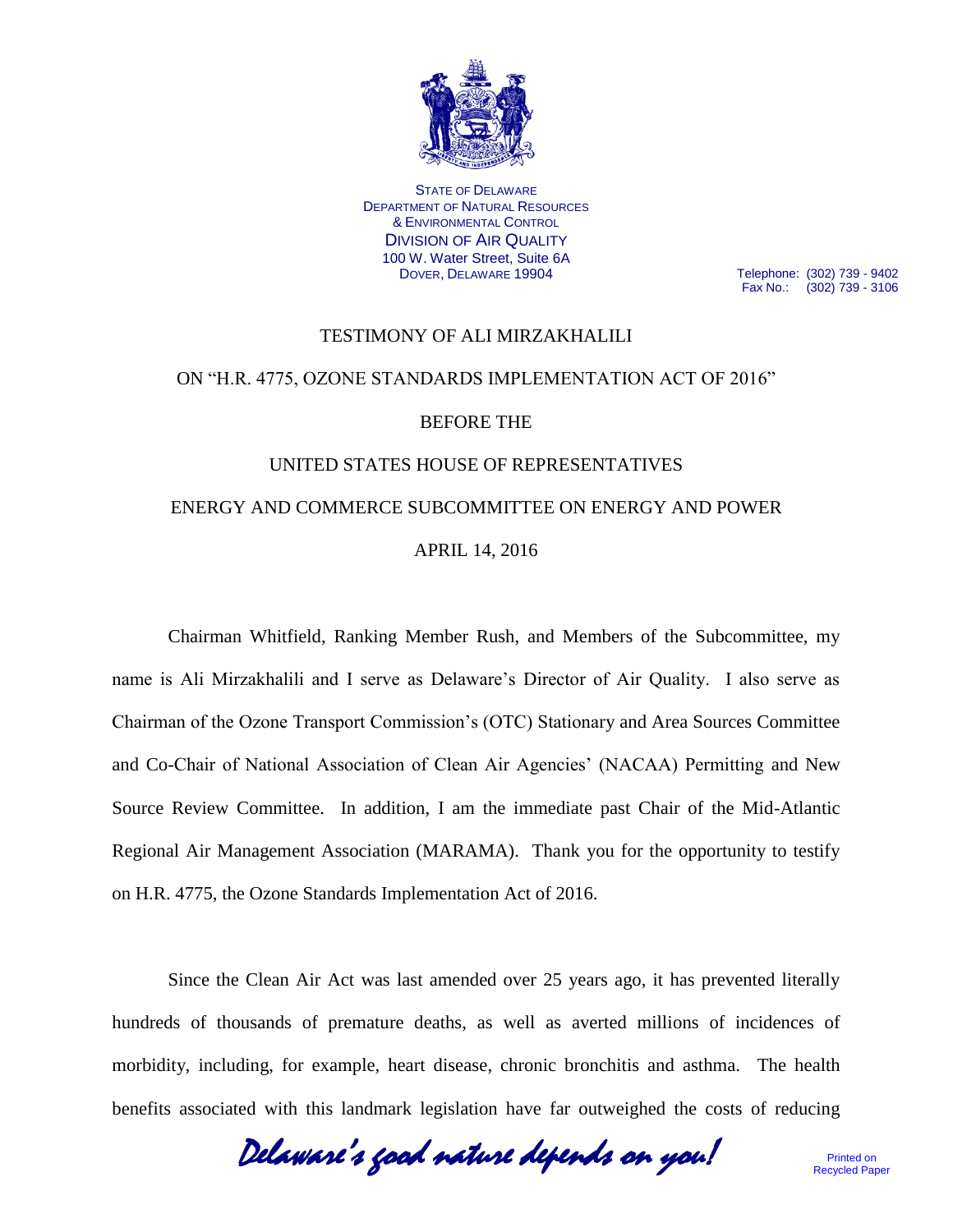pollution by more than 30 to 1. Moreover, we have accrued these health benefits over the same period as our nation's gross domestic product has grown. It is fair to say that the Clean Air Act has not only been one of our nation's most effective environmental statutes, it will likely go down in history as one of the most effective domestic laws ever passed.

Accordingly, it is imperative that consideration of any significant amendments to the Act be deliberate and thoughtful, and ensure that the fundamental tenets of the legislation protection of public health and welfare—remain intact. Unfortunately, after reviewing H.R. 4775, Delaware has concluded that it cannot support this bill. I believe the bill substantially weakens the existing Clean Air Act by delaying important deadlines and considerably altering the process for setting health-based National Ambient Air Quality Standards (NAAQS). My perspective is based on over three decades of struggle to bring healthful air to Delaware citizens, notwithstanding the fact that our state is downwind of most others and subject to significant air pollution transport. I would like to spend the next few minutes sharing my perspective with you.

One of my primary concerns with H.R. 4775 is Section 3(b), which would revise the criteria in the Act for establishing health-based NAAQS by allowing the consideration of "technological feasibility" in determining the level of the standards. I believe this provision could unravel the entire framework of the Clean Air Act.

Congress and the courts, including the United States Supreme Court, have been very clear over the past several decades on the issue of setting the NAAQS. Under the existing Clean Air Act, EPA is required to set NAAQS solely on the basis of health so that communities will know whether or not the air they are breathing is safe. Costs and other factors, such as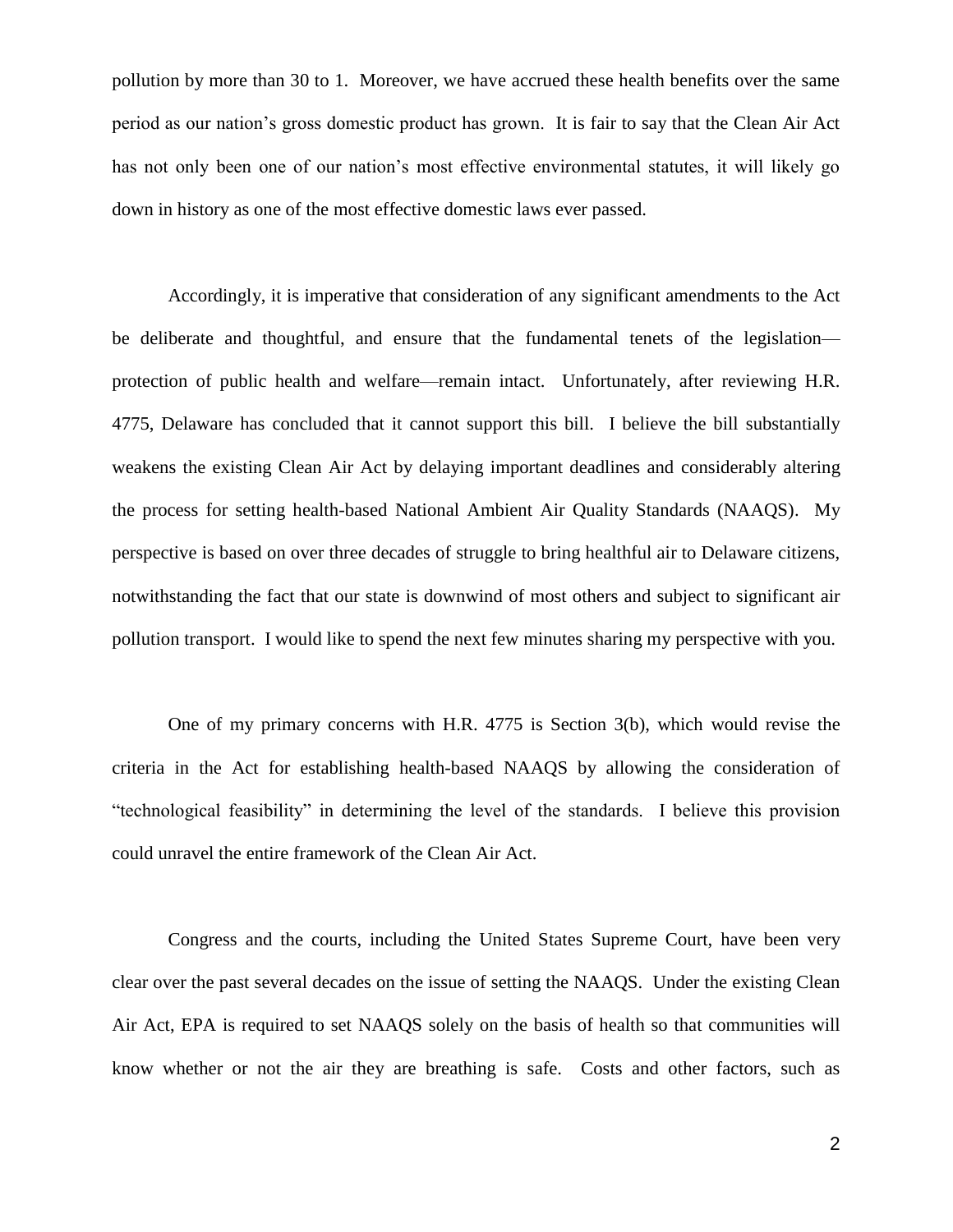"technological feasibility," have never been allowed to be considered in these critically important decisions. Once the health-based standards are set, the Act appropriately allows costs and other factors, including technological feasibility, to be considered as states develop implementation strategies to meet these standards. By removing this important "firewall" separating the setting of the standards from their implementation, the public will never know what level of air quality is truly safe. Imagine an oncologist discovering, through the best medical tests, that her patient has cancer but, because the treatment is not "feasible," she tells the patient he simply has a bad case of the flu. The diagnosis is not dependent on the feasibility of the treatment.

I am also very troubled by Section 2 of the bill, which would delay deadlines for implementation of the 2015 ozone standard by up to eight years. By arbitrarily extending the compliance deadlines, it would leave the old, outdated ozone standard in effect. This action would not only provide citizens with a false sense of "health" security, but also unnecessarily subjects them to serious health and welfare problems, including premature mortality. According to EPA, every year of delay in meeting the 2015 ozone standards can cause hundreds of premature deaths, on top of many thousands of morbidity and related impacts. Under this provision, my seven-year-old son would not be afforded the protection of the revised ozone standard until he is about to enter college. This is just wrong. To make matters worse, Section 3(a) would permanently lengthen the NAAQS review cycle from five years to 10 and, in fact, bar EPA from completing any review of the ozone standard before October 26, 2025.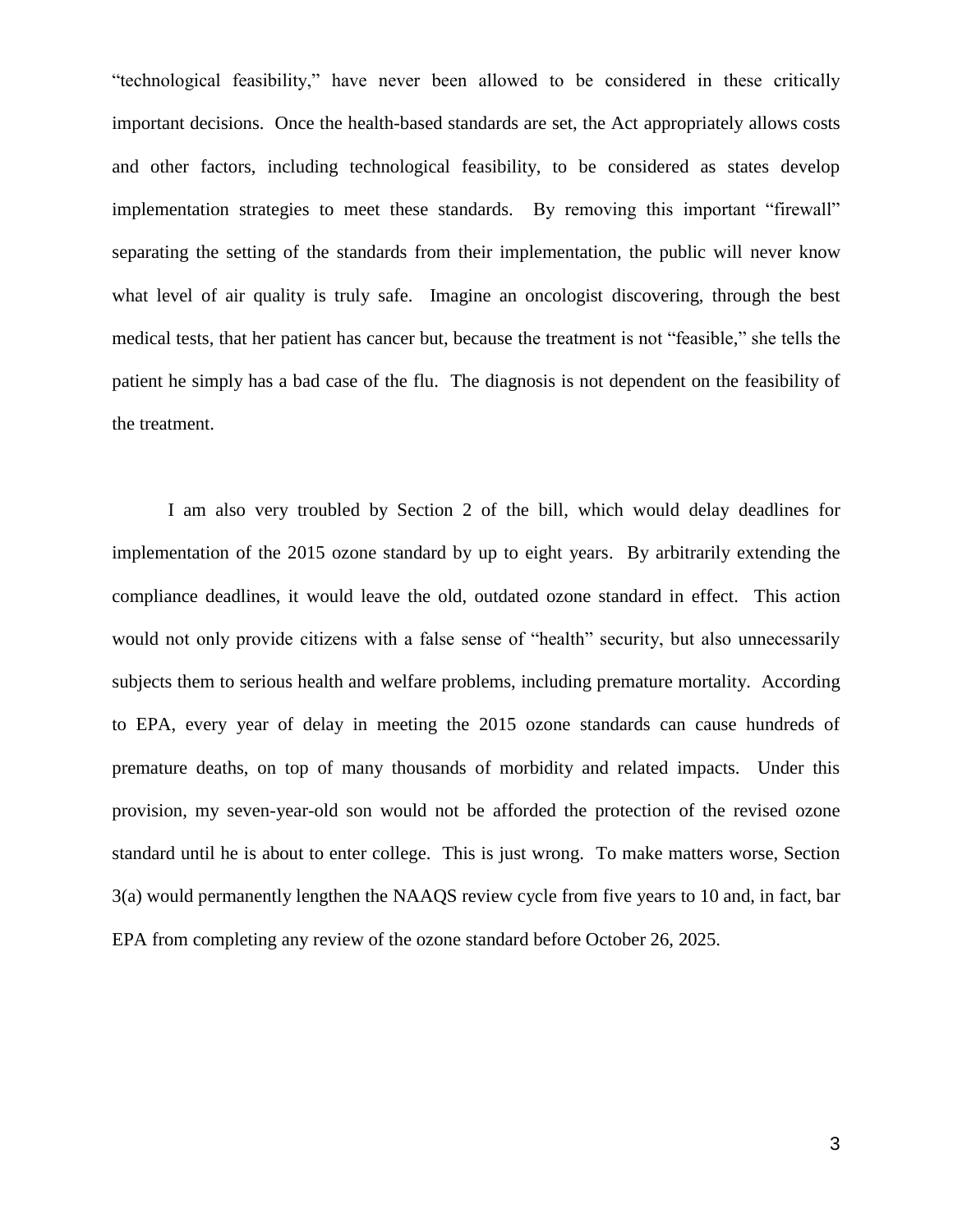I am also concerned with Section 3(d) of H.R. 4775, which appears to reward the regulated community—with no consideration for the health of our citizens—for EPA delays in publishing important guidelines. The bill would allow industries to meet preconstruction permit requirements based upon outdated standards if EPA were unable or unwilling to publish its rules and guidance at the same time it promulgated its health-based standards. While states have long urged EPA to expedite its process for issuing guidance to accompany new or revised healthbased air quality standards, these delays have not significantly interfered with our ability to work with industry to comply with important permitting requirements. One way for Congress to overcome these delays is to ensure that EPA has sufficient resources to do its job. Additionally, the amnesty provided to sources that submit a "complete application" prior to the designation under Section  $2(b)(1)$  is contrary to long-standing practices; moreover, the exemption is so openended that it appears permanent and thus subject to abuse.

The provisions in Sections  $3(f)$  and (g) of the bill are also troubling because they would weaken the "progress" requirements of the Clean Air Act. By allowing states, under the guise of "economic feasibility" and "technological achievability," to circumvent these important requirements, it will seriously interfere with Delaware's and other downwind states' ability to provide our citizens with clean air. Economic feasibility is already addressed under Section 172(c)(1) of the Clean Air Act under the definition of "reasonably available control technology." In Delaware, we are meeting all of our deadlines and taking our responsibilities seriously. We fully expect the same from others.

Finally, the proposed amendments to Section 319(b)(1)(B) appear to be an attempt to allow rebranding of poor air quality by excluding data that may have been caused by inversions,